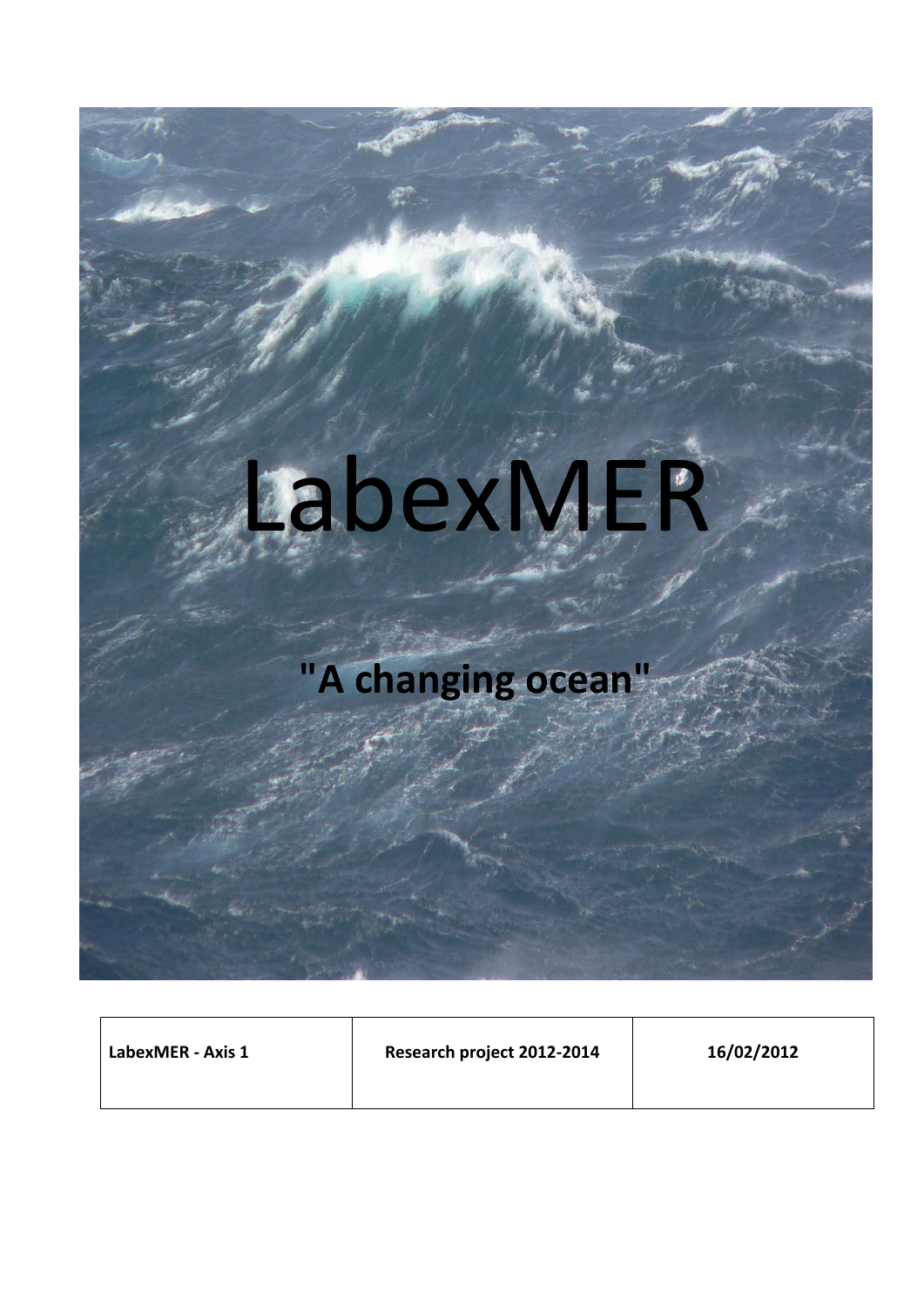

### **TABLE OF CONTENTS**

|  | Axis 1 : The ocean engine at very high resolution         |  |
|--|-----------------------------------------------------------|--|
|  | Scientific context, scientific questions, 10-years vision |  |
|  | Objectives for the next three years and specific actions  |  |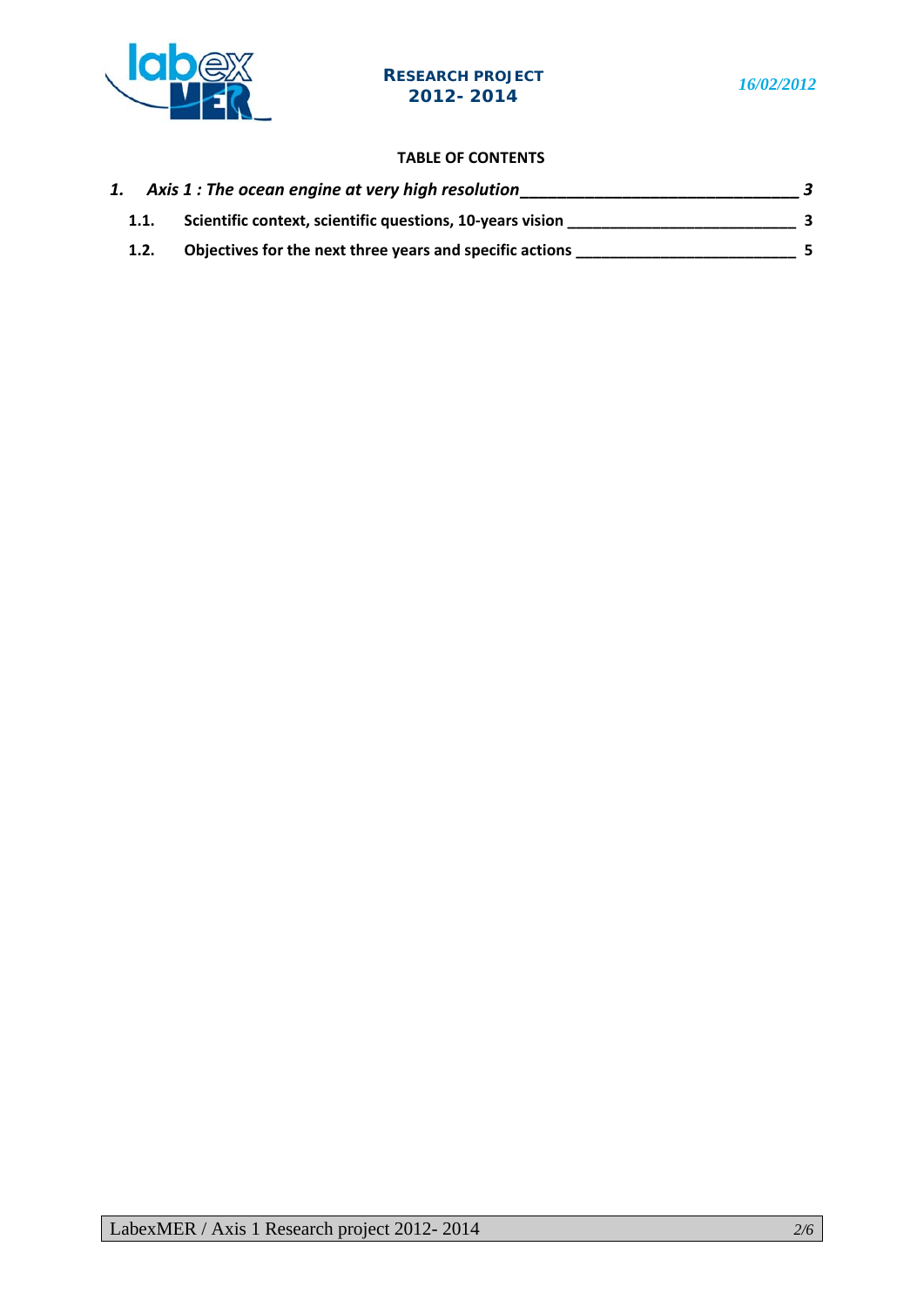

# **1. AXIS 1 : THE OCEAN ENGINE AT VERY HIGH RESOLUTION**

**Coordinators:** Patrice Klein and Bertrand Chapron

#### **List of participating laboratories:**

- Laboratoire de Physique des Océans;
- Laboratoire d'Océanographie Spatiale;
- Laboratoire de Géosciences Marines.

## **1.1. SCIENTIFIC CONTEXT, SCIENTIFIC QUESTIONS, 10-YEARS VISION**

#### **a) Background, State of Art**

Ocean dynamics is driven by motions involving a large range of scales from 10,000 km to a few meters and even a few centimeters. However geostrophic eddies (with diameters ranging from a few tens to 200 km), that are the building blocks of the Ocean Weather, are now known to contain almost 90% of the total kinetic energy (KE) of the flow. As such they are the major driver of ocean currents, the heat transport and of the ocean biogeochemical system. Dynamical impact of smaller scales has been for a long time mostly ignored or, for some of them (such as surface waves), studied within a small spectral range. But recent results of the last 5-10 years strongly question the interaction of these small scales with the larger ones (for example in terms of eddy dissipation) and point out the need to further decipher the scale interactions over a large spectral range.

These recent results originated from the new satellite and in-situ observations with much higher resolution than before as well as from the power increase of supercomputers. Among the major scientific advances, we can mention three breakthroughs:

- − In the whole ocean interior, seismic reflection methods have been successfully used to map the internal structure of the entire water column with an outstanding resolution of 10 meters, over sections of several hundreds of kilometers length. This unveiled ubiquitous thin layers surrounding geostrophic vortices. Such layers have been reproduced through non-hydrostatic simulations of comparable resolution, revealing their coincidence with "dissipation hot spots" of kinetic energy, thus indicating a possible route to dissipation in the ocean interior.
- In the upper 500m of the ocean, submesoscales (such as 10km-wide filaments ubiquitous on high resolution satellite images) explain more than 50% the vertical velocity field, so important for the ocean biological system. More generally, numerical simulations, performed with unprecedented high resolution (500m horizontally) at basin scale, have revealed that submesoscales have strong impacts on 3D dynamics; a particular impact was shown on both the intensification and dissipation of geostrophic eddies.
- At the ocean surface, the dynamics of breaking waves is better understood to a point where their statistical properties may be predicted, and applied to upper ocean mixing, air-sea gas exchange and coastal inundation problems. While still poorly understood, models and observation indicate that this superficial mixing is partly entrained to the base of the mixed layer by Langmuir circulations induced by wave-turbulence interactions.

One common finding of these scientific advances is that all **these small scales have strong impacts on the larger ones and vice-versa.** Such results are important for the ocean KE pathways and therefore for the ocean engine. Efforts are timely to further delve into and reinforce these results before taking them into account in the new generation of climate models (through the development of new parameterisations) and for the improvement of ocean forecast models.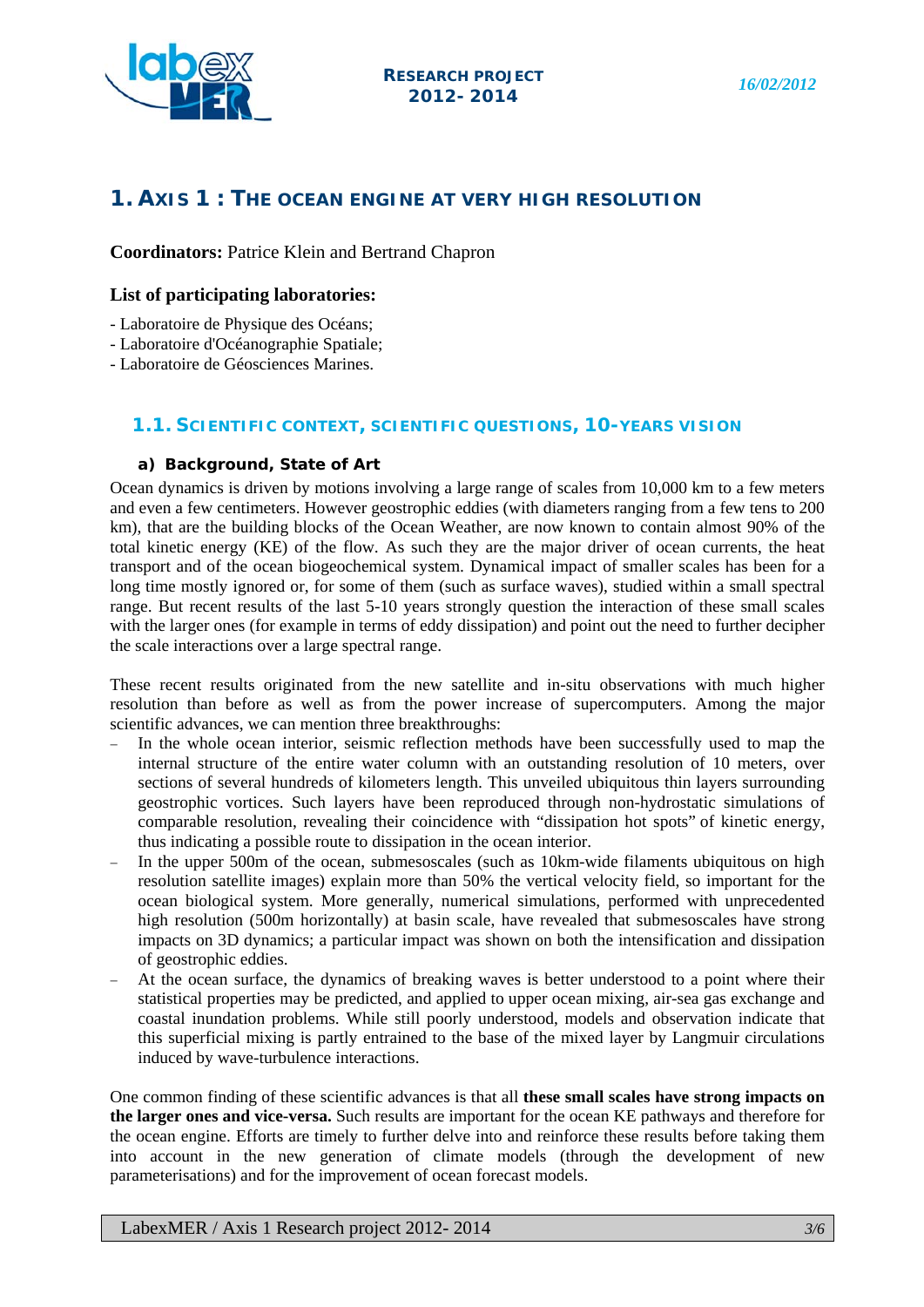

#### **b) Rationale highlighting, originality of the project and strengths of the proposing team**

The next step to signific*a*ntly deepen and strengthen these scientific advances within the next ten years requires to use **an integrated approach.** First, to decipher the nonlinear interplay between the smallest scales with the largest ones and second to take full benefit of the strong complementarity of observational data and numerical results with high resolution (HR). Such an integrated approach implies a close cooperation between scientists from different fields (theoretical, numerical and observational) and should address a large range of scales from mesocale eddies or gyre scales, to small scales as those related to the surface wave or 3D turbulence.

Firstly, the interpretation of experimental data with high spatial resolution can now be built directly within a new and more general framework involving numerical results and theoretical concepts; this will lead to new questions. Then, we will address the challenging issue of satellite observation combination (sea surface temperature, optical and radar and sea surface topography (SWOT project)) to retrieve the upper ocean interior 3D dynamics. Also, we will interpret geoseismic oceanography data with ultra HR simulations. Finally, we will deepen our understanding and capability of predicting surface wave statistics via a combination of satellite observations (altimeter, SAR) and in situ studies of wave breaking using video techniques.

The combined and detailed analysis of the most recent HR numerical simulations with these HR experimental data and the resulting interpretation is a **major challenge for the next years.**

Scientists from Brest Laboratories are major actors in several of the scientific advances of the last 5 years and have been very active within the international community. The existence of strong numerical, theoretical and experimental expertises in these new fields on the Brest campus means that all ingredients exist **to meet this new challenge by following the integrated approach mentioned before,** which **is the originality of our project.**

Six scientists at the Laboratoire d'Océanographie Spatiale (LOS) have a well established expertise, by numerous international contributions, in the dynamics of surface waves and in the analysis of high resolution satellite measurements such as altimeter data sea surface salinity remote sensing.

Nine scientists at the Laboratoire de Physique des Océans (LPO) have recently undertaken theoretical studies on this topic and performed numerical simulations with unprecedented resolutions, most of them on the Earth Simulator in Japan (within a M.O.U. between Ifremer and Jamstec), which has led in particular to propose a new conceptual framework of the upper ocean dynamics (used in the international "SWOT" project).

Three scientists at the Geoscience (GM) laboratory are experts in seismic reflection methods and have recently started a cooperation with LPO scientists involved in high resolution nonhydrostatic numerical modelling to form the only french group involved in this new topic.

It is therefore time to integrate these scientists in a synergistic team which will address these problems with combined analyses, and which can interpret the different approaches with an enriched expertise. The framework of the Laboratory of Excellence (Labex) is the appropriate (and welcome) organisation to meet these requirements.

#### **c) Anticipated scientific results and deliverables**

Anticipated scientific results concern the identification and quantification of the different energetic pathways that connect small and large ocean scales. This should produce a new vision of the ocean engine. The deliverables should include new parameterizations of the small-scales processes to be used in the new generation of climate models as well as the improvement of ocean forecast models.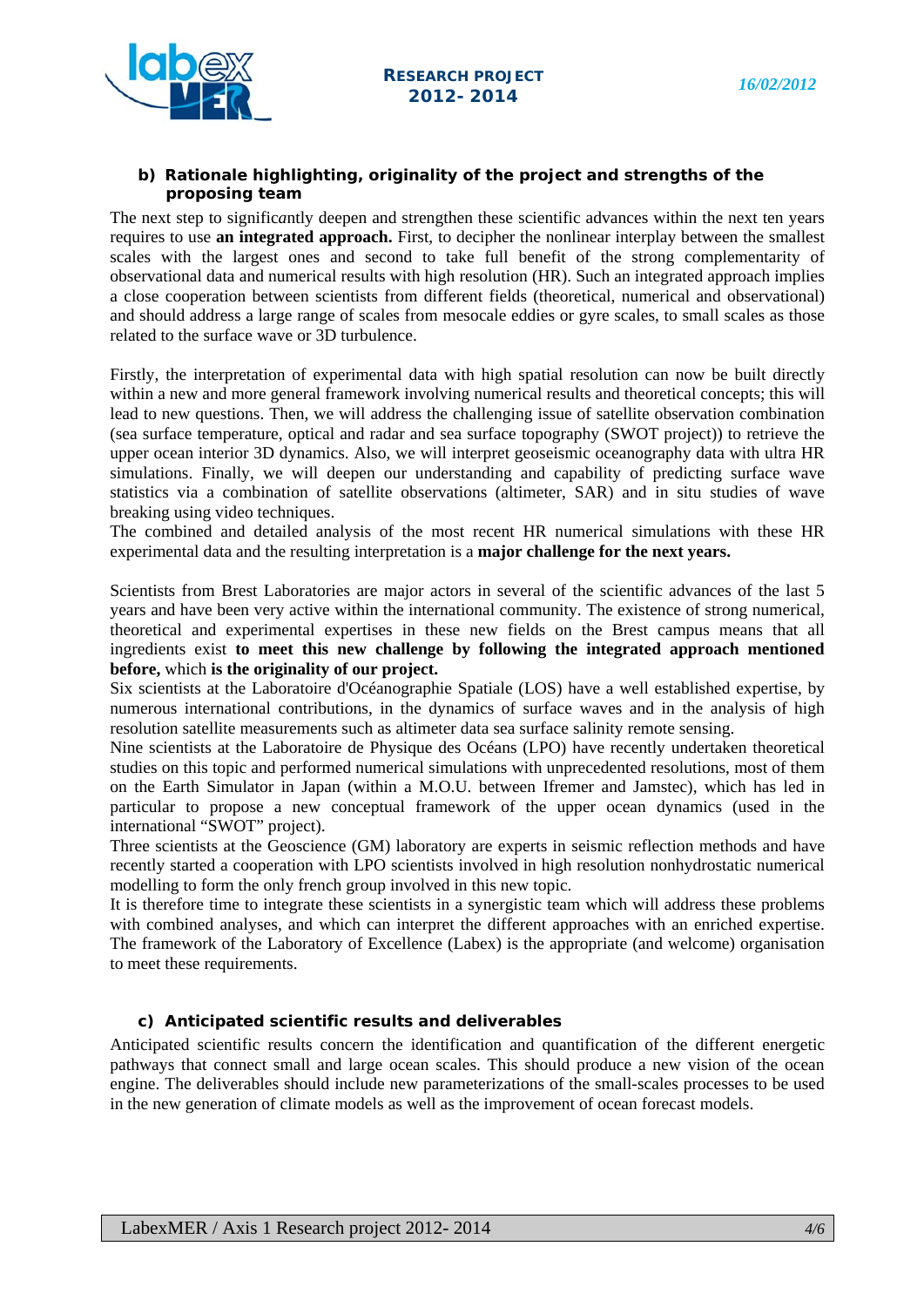

#### **1.2. OBJECTIVES FOR THE NEXT THREE YEARS AND SPECIFIC ACTIONS**

#### **a) Scientific deadlocks: how to circumvent them?**

Examples of some scientific questions that can be addressed through this integrated approach within the LabexMER are:

- (1) Interactions between surface waves and the wind-forced oceanic mixed-layer and their impact on the geostrophic eddy field (using the most detailed models available such as Large Eddy Simulations (LES) models compared with in-situ and satellite data).
- (2) What dynamical information on the 3-D ocean dynamics in the first 500m can be retrieved from the combined analysis of different HR satellite data using a new theoretical framework developed by french scientists at LPO.
- (3) Understanding the route to dissipation in the deep ocean interior through the combined analysis of geoseismic data and HR numerical simulations,
- (4) Quantifying the mechanisms by which individual mesoscale structures interact with smaller scale features and transfer energy to these scales, and at last,
- (5) What are the new parameterizations to take into account these small scales in the new generation of climate models.

Meeting these objectives within the next three years requires the development of several experimental projects, combined with HR numerical simulations, which will be made much easier within the context of the LabexMER. Design of a new field (and satellite) experiment to diagnose the vertical exchanges associated with submesoscales and their relationship with the biodiversity will be undertaken in the next two years under the leadership of the LabexMER (in cooperation with several french and international (South Africa and US) laboratories. A new experiment involving geoseismic reflection methods to better monitor the small-scale processes, such as illustrated during the GO (Geoseismic Oceanography) European project should be set up whose scale will depend on the acceptation of proposals presently under review. A last project is a field (and satellite) experiment to diagnose the vertical exchanges associated with submesoscales and their relationship with the biodiversity. Experiments using stereo video cameras will improve our understanding of the interactions between wave groups, breakinginduced turbulence and surface currents.

Design of these experiments will heavily rely on coming HR simulations that will be performed on both the PRACE machines in Europe and the Earth Simulator in Japan.

#### **b) National and international positioning of the project**

The major scientific advances mentioned in section 1 result from an existing strong international collaboration involving several groups in France, the US, Japan and Russia. Within the next three years, a further significant step will be undertaken to further develop these advances and will be based on a stronger international collaboration. This is facilitated by the international context issued from development of new instruments (such as the new satellite altimeter (mission SWOT with a 1 billion of dollars budget) that will be able to capture ocean structures with a 2km-resolution) and also from the strong increase of supercomputer capacity (in particular with the European PRACE project and the Japanese RIKEN projet). Our group has already strong national and international collaboration on these topics. In particular with scientists from IPSL (Paris) through several ongoing ANR projects during the next years, which will be reinforced through future ANR projects in the next three years. Our ongoing scientific collaboration with Japanese scientists at the Earth Simulator, developed through a MOU between Ifremer and Jamstec, should be extended in 2014 for 5 more years. We have also several